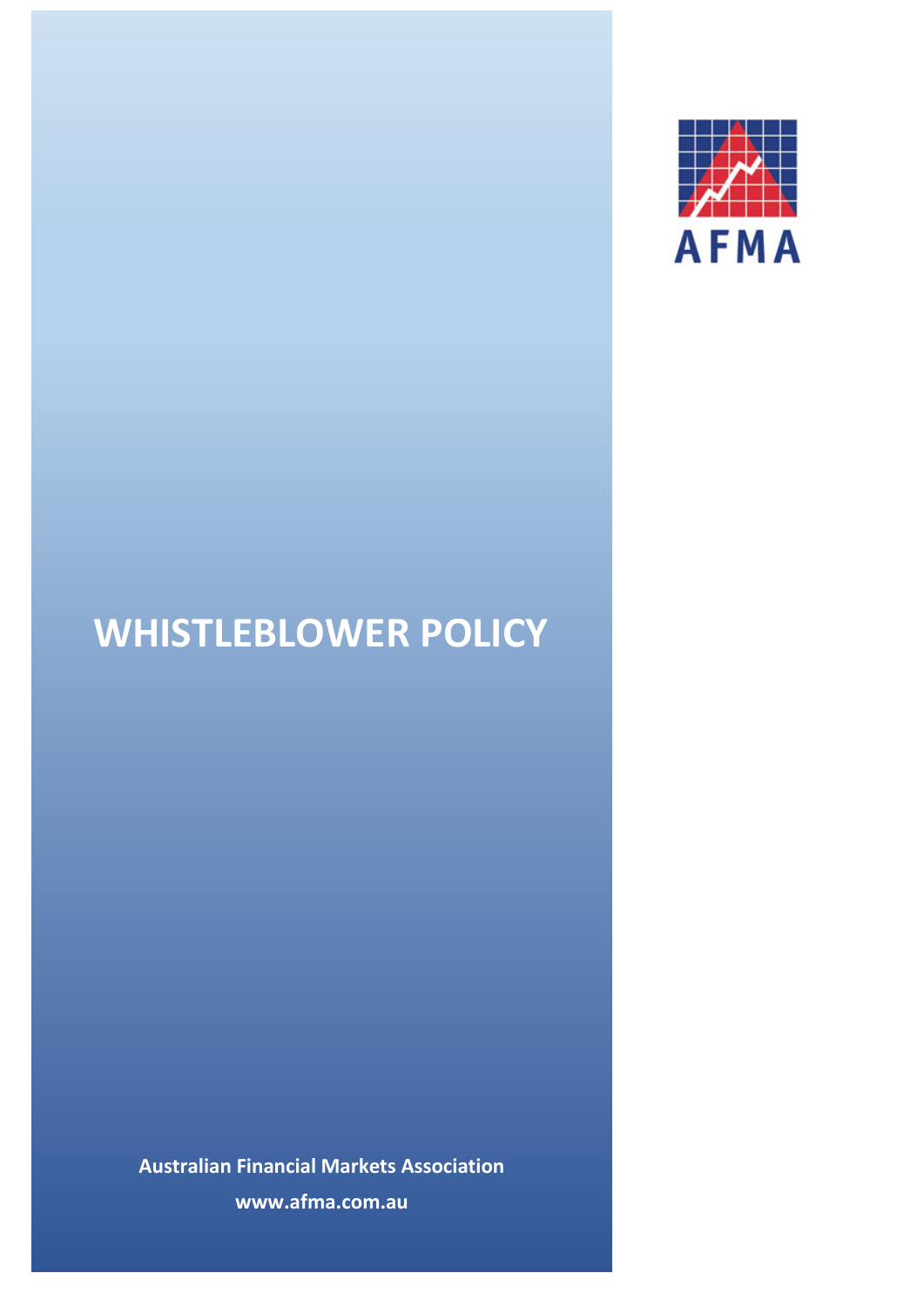# **WHISTLEBLOWER POLICY**

*Version 2 January 2020*

## **Australian Financial Markets Association**

**Enquiries**

Telephone: + 61 2 9776 7900

Email[: info@afma.com.au](mailto:info@afma.com.au)

GPO Box 3655 Sydney NSW 2001

*Copyright in this publication is owned by the Australian Financial Markets Association.*

*This publication is distributed on the condition and understanding that AFMA is not engaged in providing any legal, accounting or other professional advice or services.*

*Members and any other organisation or individual following the Guidelines should satisfy themselves as to applicability to their specific circumstances. AFMA expressly disclaims liability for the consequences of any action or inaction taken as a result of following these Guidelines.*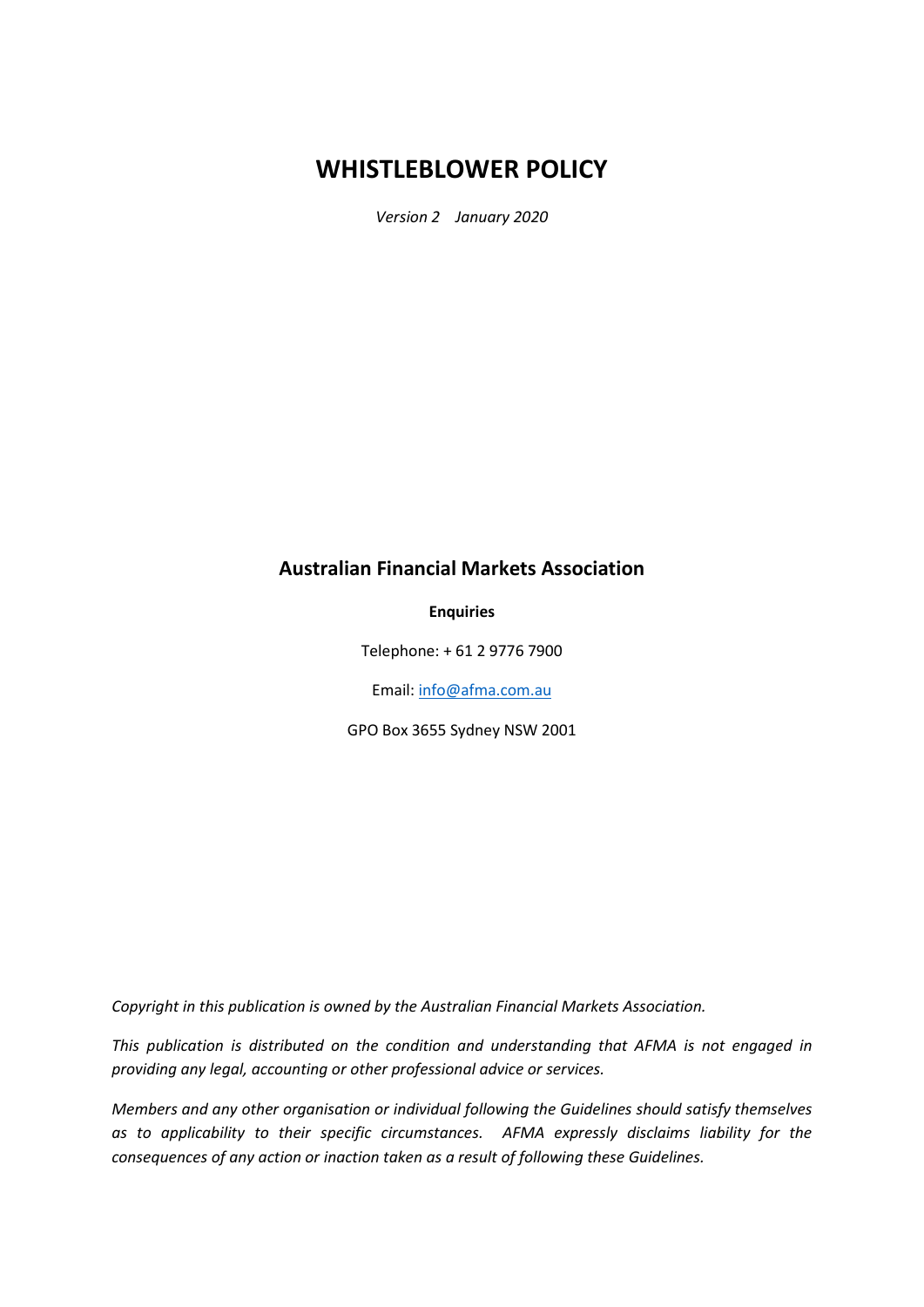## Contents

| 1.   |  |
|------|--|
| 2.   |  |
| 3.   |  |
| 4.   |  |
| 5.   |  |
| 5.1. |  |
|      |  |
|      |  |
|      |  |
|      |  |
| 6.   |  |
|      |  |
|      |  |
|      |  |
|      |  |
|      |  |
| 7.   |  |
|      |  |
|      |  |
|      |  |
| 8.   |  |
| 9.   |  |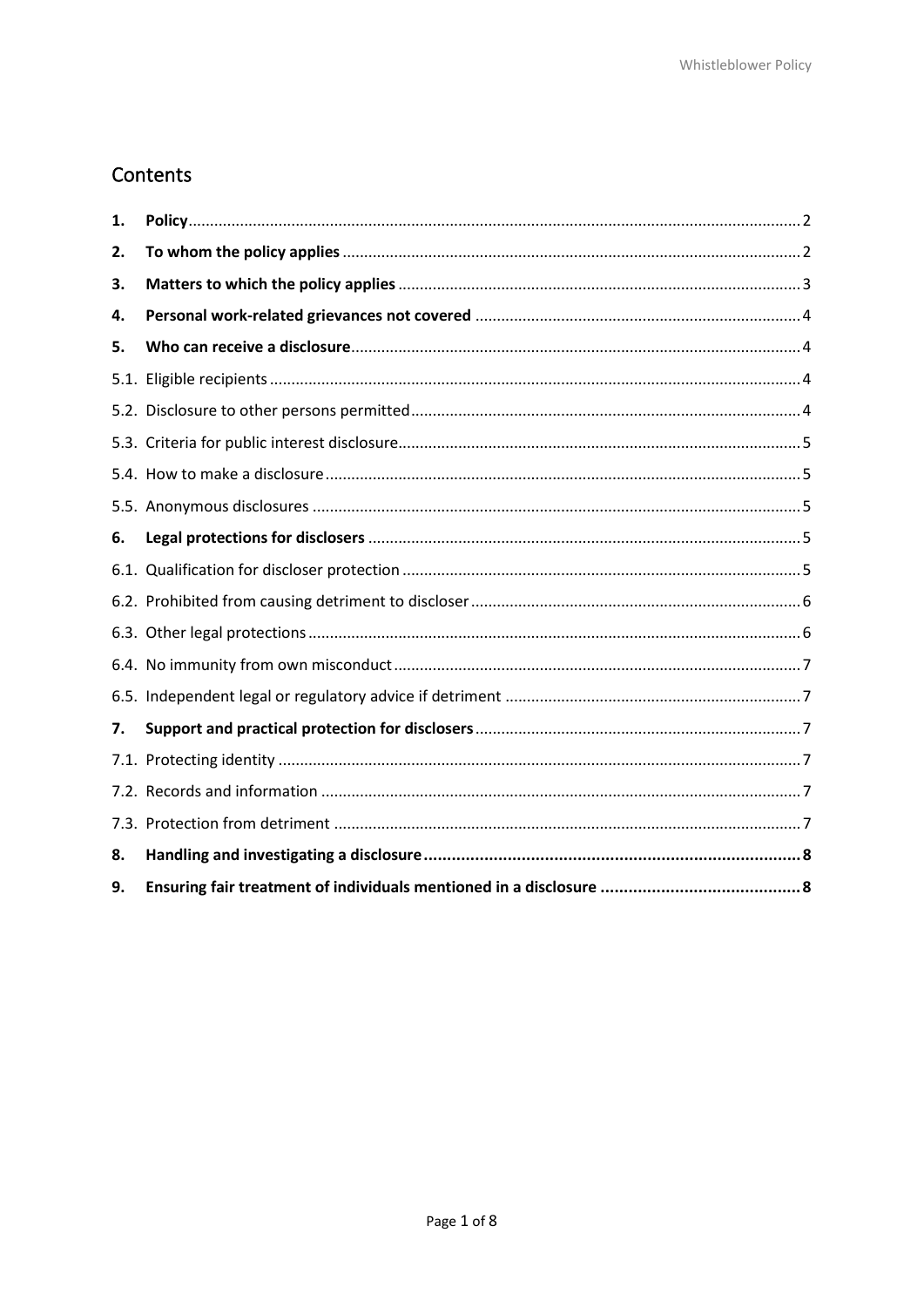## <span id="page-3-0"></span>1. Policy

The Australian Financial Markets Association (AFMA) is the leading industry association promoting efficiency, integrity and professionalism in Australia's financial markets and provides leadership in advancing the interests of all market participants. AFMA represents financial market participants, including Australian and international banks, leading brokers, securities companies, state government treasury corporations, fund managers, traders in electricity and other specialised markets and industry service providers.

AFMA promotes efficiency, integrity and professionalism in financial markets and provides support and services to members to this end. The reputation of AFMA as an organisation and the industry we represent is of paramount importance to us. AFMA places emphasis on its staff having high integrity, being professional and respected both by our members and the community as a whole.

Whistleblower protection laws are designed to assist financial sector regulators to identify and investigate wrongdoing that may not be uncovered unless there is a safe and secure means for disclosing wrongdoing. The law is generally written with large business entities engaging in complex commercial activities in mind. However, because AFMA is a public company the law applies without differentiation. Many of the scenarios envisaged of an entity breaching financial services laws are highly improbable in the context of a simple not-for-profit industry association like AFMA with a small professional secretariat. What AFMA seeks to foster is an environment where staff members feel safe raising and discussing internally concerns about matters where a law might be breached.

Additional information on whistleblower protection laws is available on the ASIC website: INFO 238 *Whistleblower rights and protections*.

## <span id="page-3-1"></span>2. To whom the policy applies

A whistleblower for the purposes of this policy is an individual who is, or has been, any of the following in relation to AFMA:

- a) an officer or employee (e.g. current and former employees who are permanent, parttime, fixed-term or temporary, interns, secondees, managers, and directors);
- b) a supplier of services or goods to the entity (whether paid or unpaid), including their employees (e.g. current and former contractors, consultants, service providers and business partners);
- c) an associate of AFMA; and
- d) a relative, dependant or spouse of an individual in paragraph a) or b) such as relatives, dependants or spouse of current and former employees, contractors, consultants, service providers, and suppliers).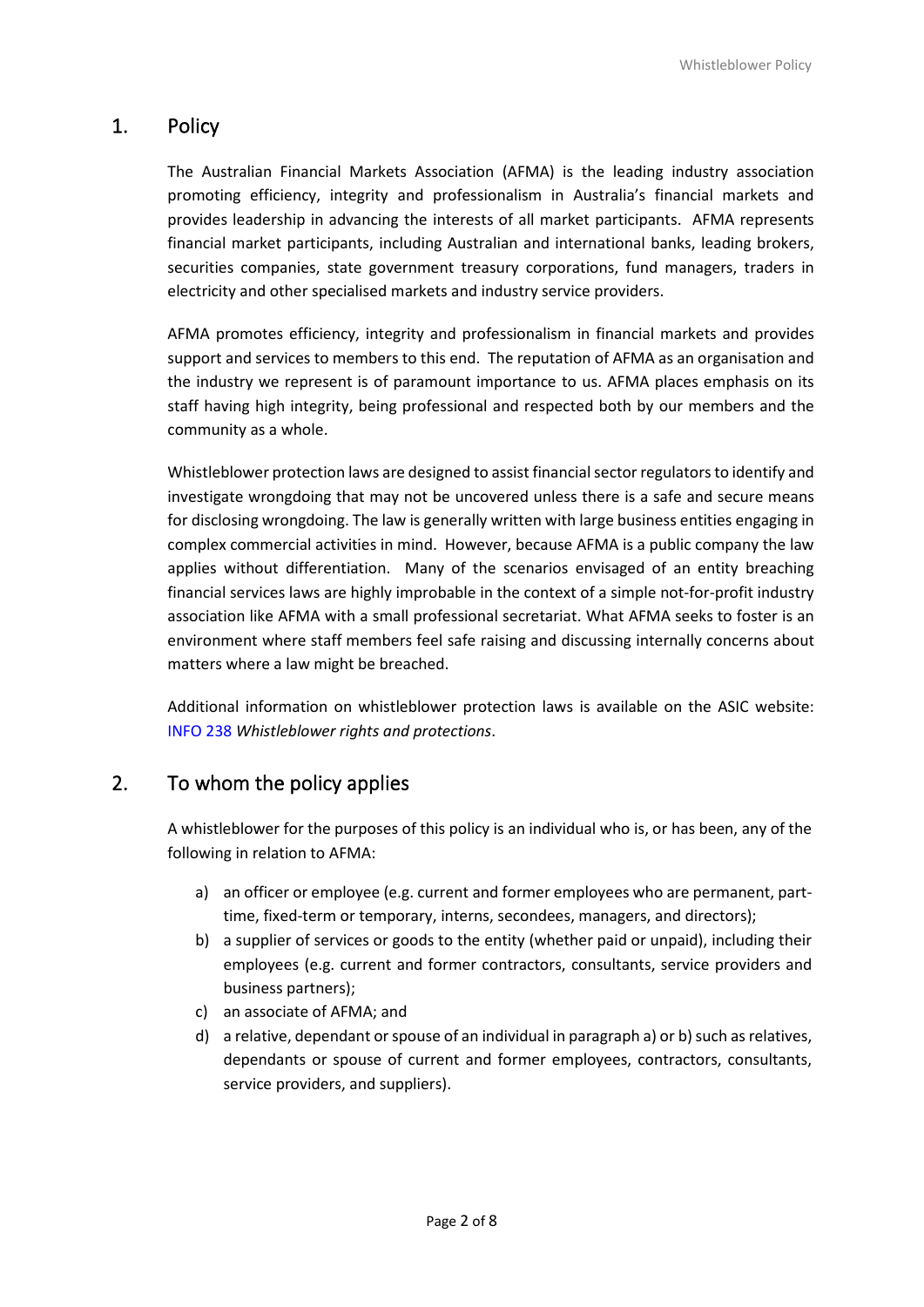## <span id="page-4-0"></span>3. Matters to which the policy applies

Disclosable matters involve information that the discloser has reasonable grounds to suspect concerns misconduct, or an improper state of affairs or circumstances, in relation to AFMA.

The term 'misconduct' includes 'fraud, negligence, default, breach of trust and breach of duty'.

The phrase 'improper state of affairs or circumstances' is general in nature. For example, 'misconduct or an improper state of affairs or circumstances' may not involve unlawful conduct in relation to the entity or a related body corporate of the entity but may indicate a systemic issue that the relevant regulator should know about to properly perform its functions. It may also relate to business behaviour and practices that may cause consumer harm.

The term 'reasonable grounds to suspect' is based on the objective reasonableness of the reasons for the discloser's suspicion. It ensures that a discloser's motive for making a disclosure, or their personal opinion of the person(s) involved, does not prevent them from qualifying for protection. In practice, a mere allegation with no supporting information is not likely to be considered as having 'reasonable grounds to suspect'. However, a discloser does not need to prove their allegations.

Disclosable matters also involve information about AFMA, if the discloser has reasonable grounds to suspect that the information indicates AFMA (including its employees or officers) have engaged in conduct that constitutes an offence against, or a contravention of, a statutory provision in a number of corporate and financial services laws, including the:

- a) *Corporations Act 2001*;
- b) *Australian Securities and Investments Commission Act 2001*;
- c) *Banking Act 1959*; and
- d) *Financial Sector (Collection of Data) Act 2001*;

A disclosable matter may also involve an offence against any other law of the Commonwealth that is punishable by imprisonment for a period of 12 months or more; or represents a danger to the public or the financial system.

Examples of disclosable matters may relate to:

- illegal conduct, such as theft, dealing in, or use of illicit drugs, violence or threatened violence, and criminal damage against property;
- fraud, or misappropriation of funds;
- financial irregularities; and
- engaging in or threatening to engage in detrimental conduct against a person who has made a disclosure or is believed or suspected to have made, or be planning to make, a disclosure.

Disclosable matters include conduct that may not involve a contravention of a particular law. It should be noted that information that indicates a significant risk to public safety or the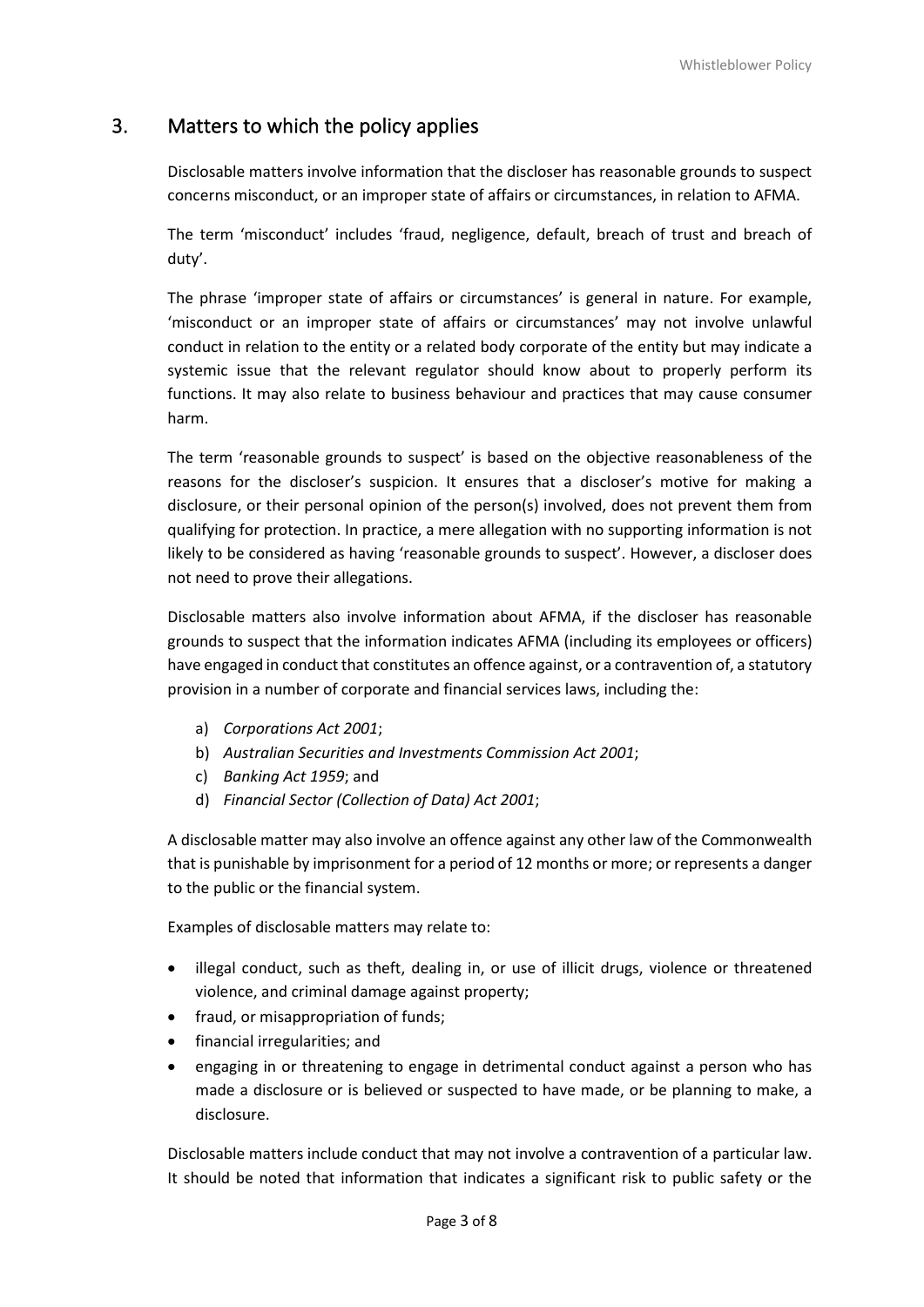stability of, or confidence in, the financial system is also a disclosable matter, even if it does not involve a breach of a particular law.

This policy does not apply to business decisions taken by the management in the proper conduct of AFMA's affairs nor should it be used to reconsider any matters which have been dealt with in accordance with other management processes.

## <span id="page-5-0"></span>4. Personal work-related grievances not covered

Disclosures relating to personal work-related grievances do not qualify for protection under the Corporations Act. Examples of matters that are a 'personal work-related grievance' can be:

- a) an interpersonal conflict between the discloser and another employee;
- b) a decision that does not involve a breach of workplace laws;
- c) a decision about the engagement, transfer or promotion of the discloser;
- d) a decision about the terms and conditions of engagement of the discloser; or
- e) a decision to suspend or terminate the engagement of the discloser, or otherwise to discipline the discloser.

In respect to a grievance about personal treatment staff are referred to Item 6.1.3. in AFMA's Employee and Contractor Manual.

## <span id="page-5-1"></span>5. Who can receive a disclosure

#### <span id="page-5-2"></span>5.1. Eligible recipients

For AFMA an eligible recipient includes:

- a) In the first instance the General Counsel of AFMA; or
- b) If the disclosable matter involves the General Counsel, the Chief Executive Office or the Company Secretary of AFMA; or
- c) The internal or external auditor (including a member of an audit team conducting an audit) or actuary of AFMA.

#### <span id="page-5-3"></span>5.2. Disclosure to other persons permitted

Disclosures to a legal practitioner for the purposes of obtaining legal advice or legal representation in relation to the operation of the whistleblower provisions in the Corporations Act are protected (even in the event that the legal practitioner concludes that a disclosure does not relate to a 'disclosable matter').

Disclosures of information relating to disclosable matters can be made to ASIC, APRA or another Commonwealth body prescribed by regulation and qualify for protection under the Corporations Act.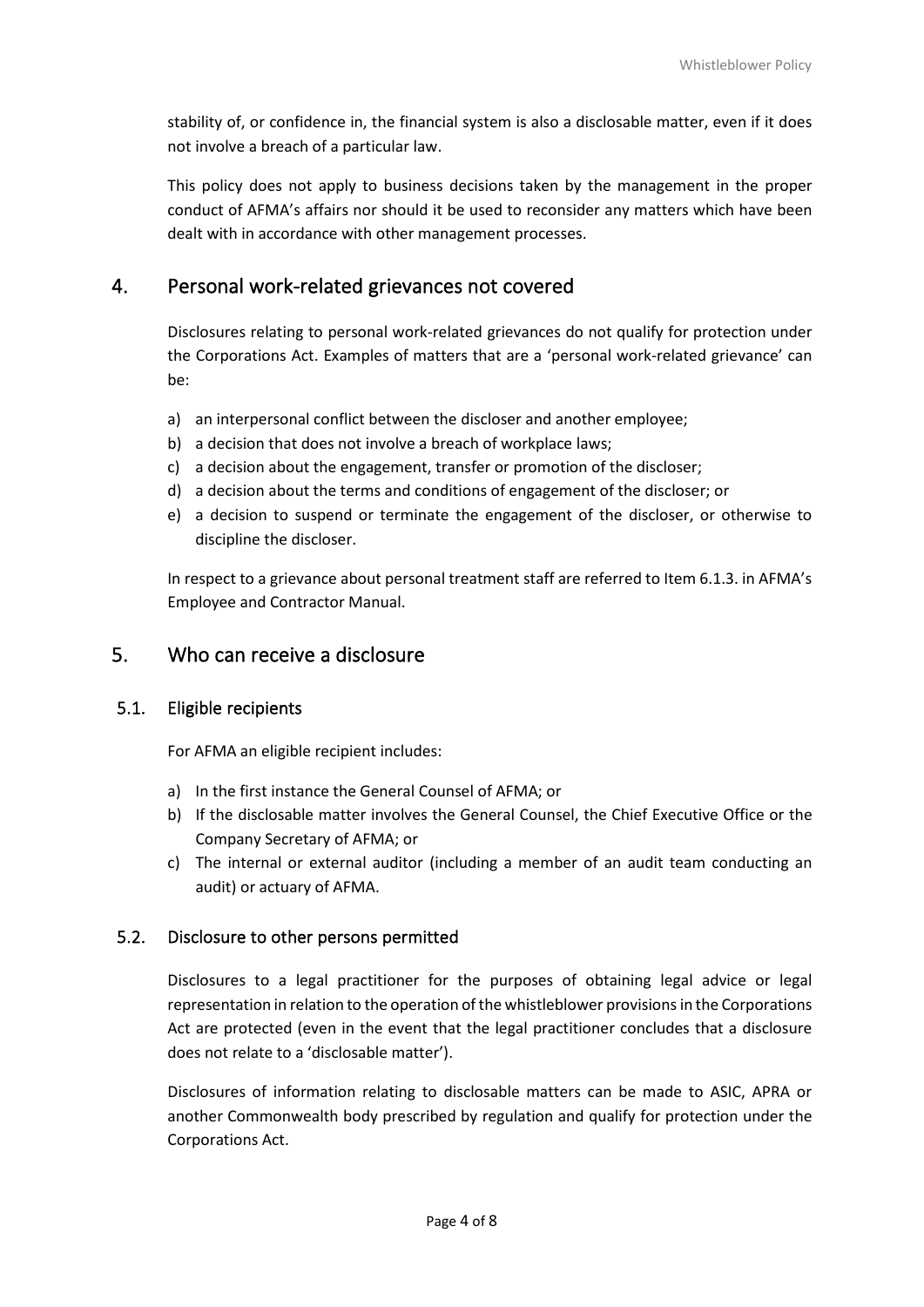## <span id="page-6-0"></span>5.3. Criteria for public interest disclosure

Disclosures can be made to a journalist or parliamentarian under certain circumstances and qualify for protection. A 'public interest disclosure' is the disclosure of information to a journalist or a parliamentarian, where:

- a) at least 90 days have passed since the discloser made the disclosure to ASIC, APRA or another Commonwealth body prescribed by regulation;
- b) the discloser does not have reasonable grounds to believe that action is being, or has been taken, in relation to their disclosure;
- c) the discloser has reasonable grounds to believe that making a further disclosure of the information is in the public interest; and
- d) before making the public interest disclosure, the discloser has given written notice to the body to which the previous disclosure was made that:
- i) includes sufficient information to identify the previous disclosure; and
- ii) states that the discloser intends to make a public interest disclosure.

#### <span id="page-6-1"></span>5.4. How to make a disclosure

Disclosures can be made may be made to an eligible recipient by direct contact in person or in written form such as by email.

#### <span id="page-6-2"></span>5.5. Anonymous disclosures

Disclosures can be made anonymously and are still be protected under the Corporations Act.

## <span id="page-6-3"></span>6. Legal protections for disclosers

#### <span id="page-6-4"></span>6.1. Qualification for discloser protection

A discloser qualifies for protection as a whistleblower under the Corporations Act if they are an eligible whistleblower in relation to the entity and:

- a) they have made a disclosure of information relating to a 'disclosable matter' directly to an 'eligible recipient' or to ASIC, APRA or another Commonwealth body prescribed by regulation;
- b) they have made a disclosure to a legal practitioner for the purposes of obtaining legal advice or legal representation about the operation of the whistleblower provisions in the Corporations Act; or
- c) they have made an 'emergency disclosure' or 'public interest disclosure'.

A discloser can still qualify for protection even if their disclosure turns out to be incorrect.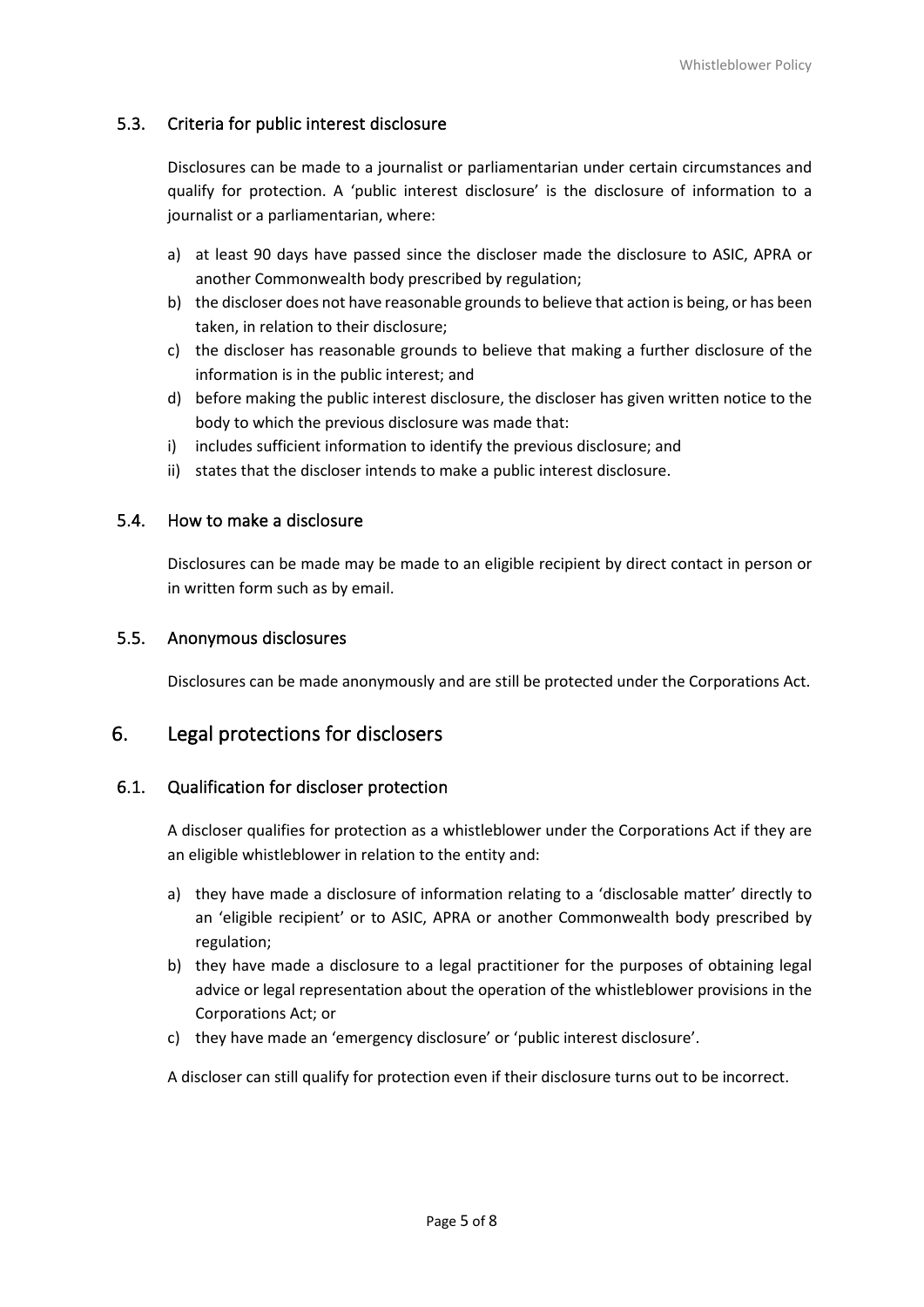## <span id="page-7-0"></span>6.2. Prohibited from causing detriment to discloser

A person cannot engage in conduct that causes detriment to a discloser (or another person), in relation to a disclosure, if:

- a) the person believes or suspects that the discloser (or another person) made, may have made, proposes to make or could make a disclosure that qualifies for protection; and
- b) the belief or suspicion is the reason, or part of the reason, for the conduct.

A person cannot make a threat to cause detriment to a discloser (or another person) in relation to a disclosure. A threat may be express or implied, or conditional or unconditional. A discloser (or another person) who has been threatened in relation to a disclosure does not have to actually fear that the threat will be carried out.

Examples of detrimental conduct that are prohibited under the law, without deterring employees from making disclosures.

- Dismissal of an employee.
- Injury of an employee in his or her employment.
- Alteration of an employee's position or duties to his or her disadvantage.
- Discrimination between an employee and other employees of the same employer.
- Harassment or intimidation of a person.
- Harm or injury to a person, including psychological harm.
- Damage to a person's property.
- Damage to a person's reputation.
- Damage to a person's business or financial position.
- Any other damage to a person.

Examples of actions that are not detrimental conduct.

- Administrative action that is reasonable for the purpose of protecting a discloser from detriment (e.g. moving a discloser who has made a disclosure about their immediate work area to another office to prevent detriment to them).
- Managing a discloser's unsatisfactory work performance, if the action is in line with the entity's performance management framework.

#### <span id="page-7-1"></span>6.3. Other legal protections

A discloser is protected from any of the following in relation to their disclosure:

- a) civil liability (e.g. any legal action against the discloser for breach of an employment contract, duty of confidentiality or another contractual obligation);
- b) criminal liability (e.g. attempted prosecution of the discloser for unlawfully releasing information, or other use of the disclosure against the discloser in a prosecution (other than for making a false disclosure)); and
- c) administrative liability (e.g. disciplinary action for making the disclosure).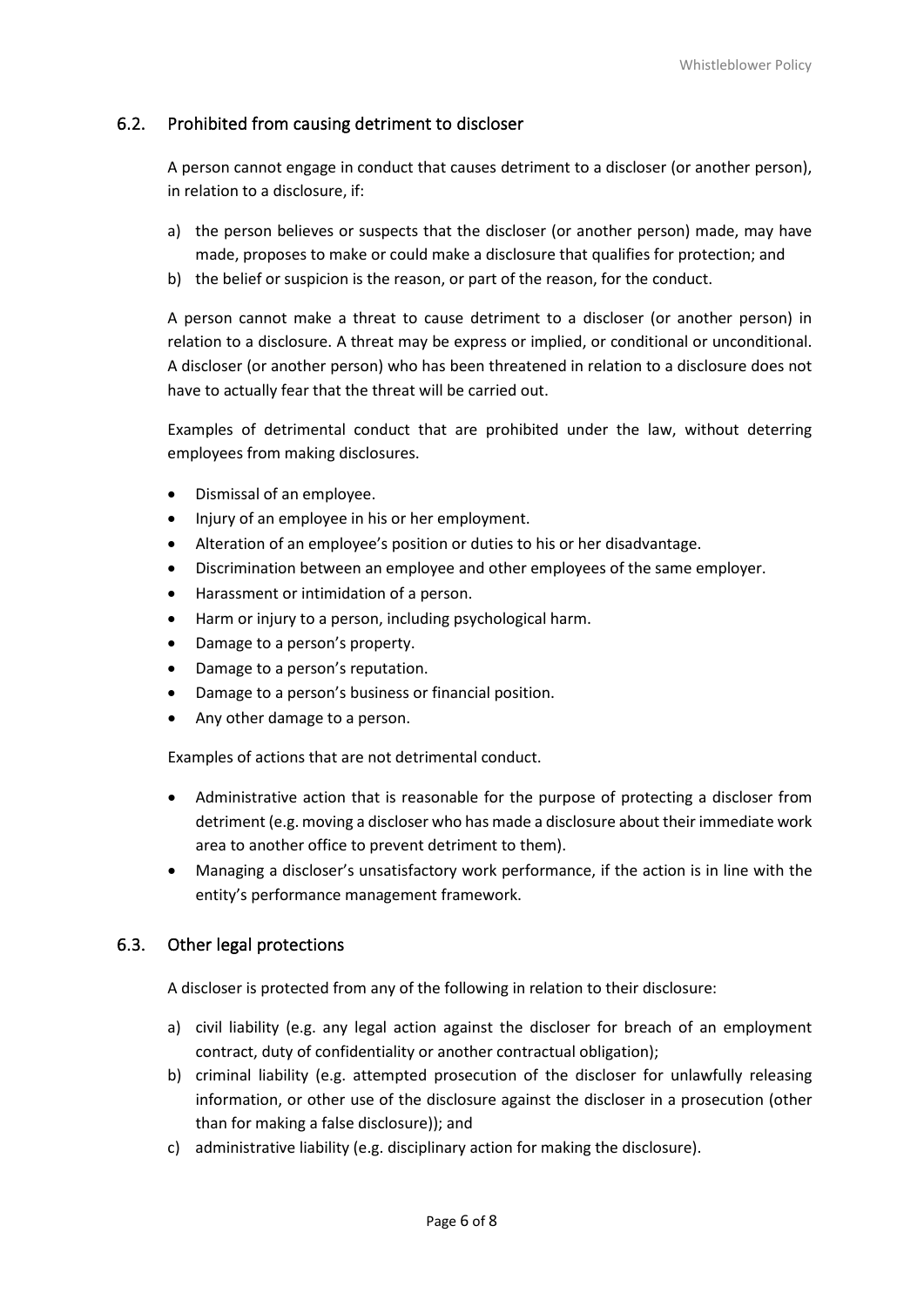### <span id="page-8-0"></span>6.4. No immunity from own misconduct

The law does not grant a discloser immunity for any misconduct a discloser has engaged in that is revealed in their disclosure.

### <span id="page-8-1"></span>6.5. Independent legal or regulatory advice if detriment

A discloser may seek independent legal advice or contact regulatory bodies, such as ASIC, APRA or the ATO, if they believe they have suffered detriment.

## <span id="page-8-2"></span>7. Support and practical protection for disclosers

Without consent of the discloser, a person cannot disclose the identity of a discloser or information that is likely to lead to the identification of the discloser (which they have obtained directly or indirectly because the discloser made a disclosure that qualifies for protection).

#### <span id="page-8-3"></span>7.1. Protecting identity

To protect the discloser:

- all personal information or reference to the discloser witnessing an event will be redacted;
- the discloser will be referred to in a gender-neutral context; and
- where possible, the discloser will be contacted to help identify certain aspects of their disclosure that could inadvertently identify them.

#### <span id="page-8-4"></span>7.2. Records and information

Secure record-keeping and information-sharing processes -

- All paper and electronic documents and other materials relating to disclosures will be stored securely.
- Access to all information relating to a disclosure will be limited to those directly involved in managing and investigating the disclosure;
- Only a restricted number of people who are directly involved in handling and investigating a disclosure will be made aware of a discloser's identity (subject to the discloser's consent) or information that is likely to lead to the identification of the discloser;
- Communications and documents relating to the investigation of a disclosure will not to be sent to an email address or to a printer that can be accessed by other staff; and
- Each person who is involved in handling and investigating a disclosure will be reminded about the confidentiality requirements, including that an unauthorised disclosure of a discloser's identity may be a criminal offence.

#### <span id="page-8-5"></span>7.3. Protection from detriment

AFMA will assist protecting disclosers from detrimental acts or omissions through -